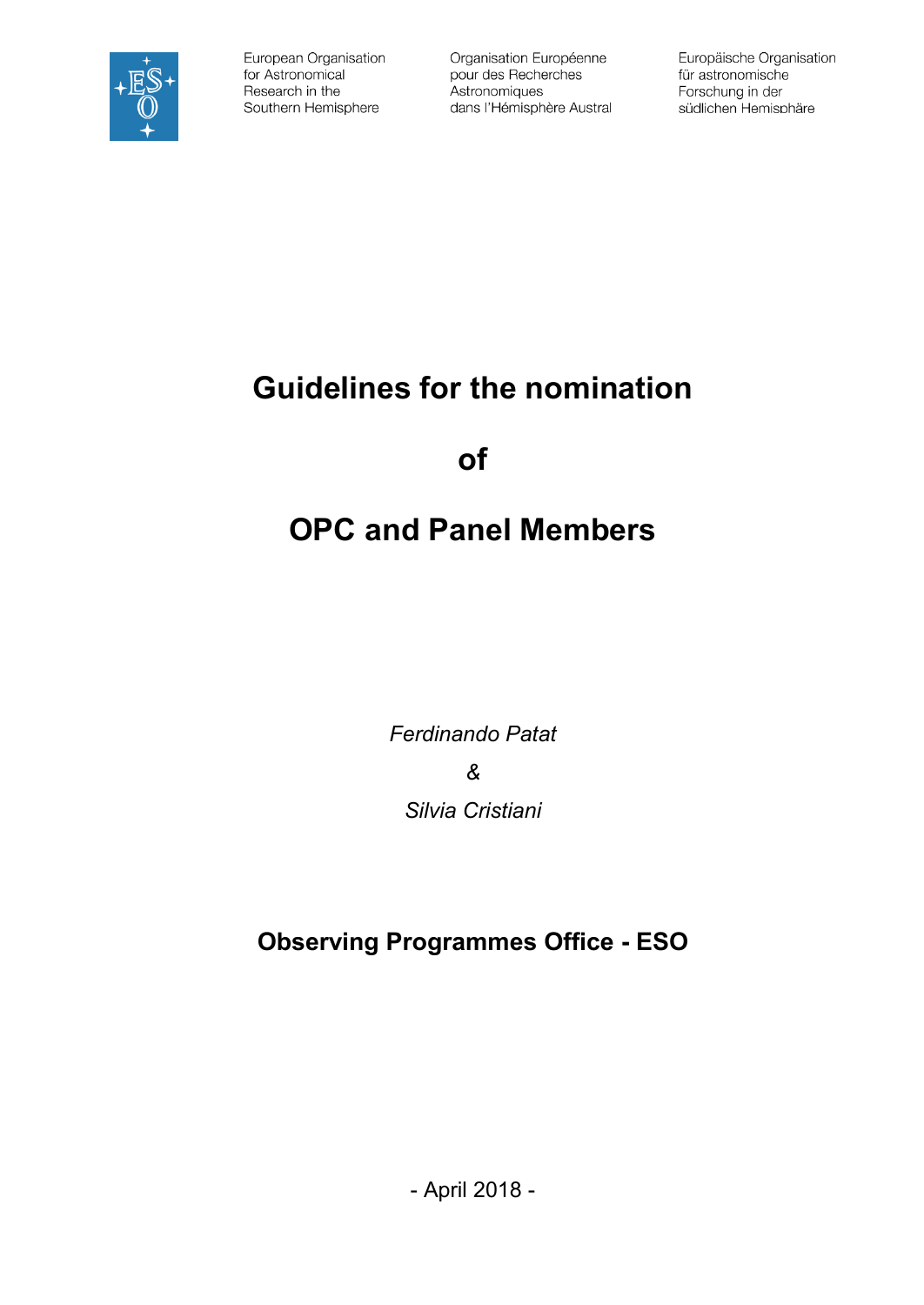## 1. Introduction

This document provides some background information and the guidelines for the nomination of members of the Observing Programmes Committee (OPC). The document is meant for the Users Committee (UC) delegates, however the guidelines are also applicable to other ESO governing bodies and additional sources for nominations (see below).

## 2. The Observing Programmes Committee

In its current set-up, the OPC consists of 13 panels, each composed of 6 Panel members, one of which is the Chair of the panel and as such a member of the OPC proper.

Because of the different subscription rates of the four scientific categories (A: "cosmology and the intergalactic medium"; B: "galaxies"; C: "interstellar medium, star formation and planetary systems"; D: "stellar evolution"), there are an unequal number of panels per category. Specifically: 2 panels in A, 3 in B, and 4 each in C and D. This also implies that the amount of Panel members required for each category is different (A: 12, B: 18, C: 24, D: 24). In total, 78 referees are needed in the OPC/Panels composition.

The OPC proper is composed of 13 Panel Chairs and 3 additional OPC members (in order for all scientific categories to be equally represented). Typically, the Observing Programmes Office (OPO) also needs to select a couple of "members-at-large" among the panellists, to replace OPC members that are conflicted during the discussion of Large Programmes.

The Director for Science recommends the OPC Chair and Vice-Chair (the latter to be selected from the already recruited OPC members) to the Director General. The appointment of both the Chair and the Vice-Chair is then approved by the ESO Council. The OPC Chair is not a member of the Panels, but is part of the OPC proper. The OPC Vice-Chair is instead one of the Panel Chairs.

The OPC Chair and the Panel members are invited to serve for two semesters, while the OPC proper members serve for four semesters. To guarantee some level of continuity and memory in the process and depending on the specific needs for each given period, some Panel members are asked to serve a third period. Occasionally and depending on their seniority, after having served in the Panels some Panel members may be asked to be part of the OPC proper.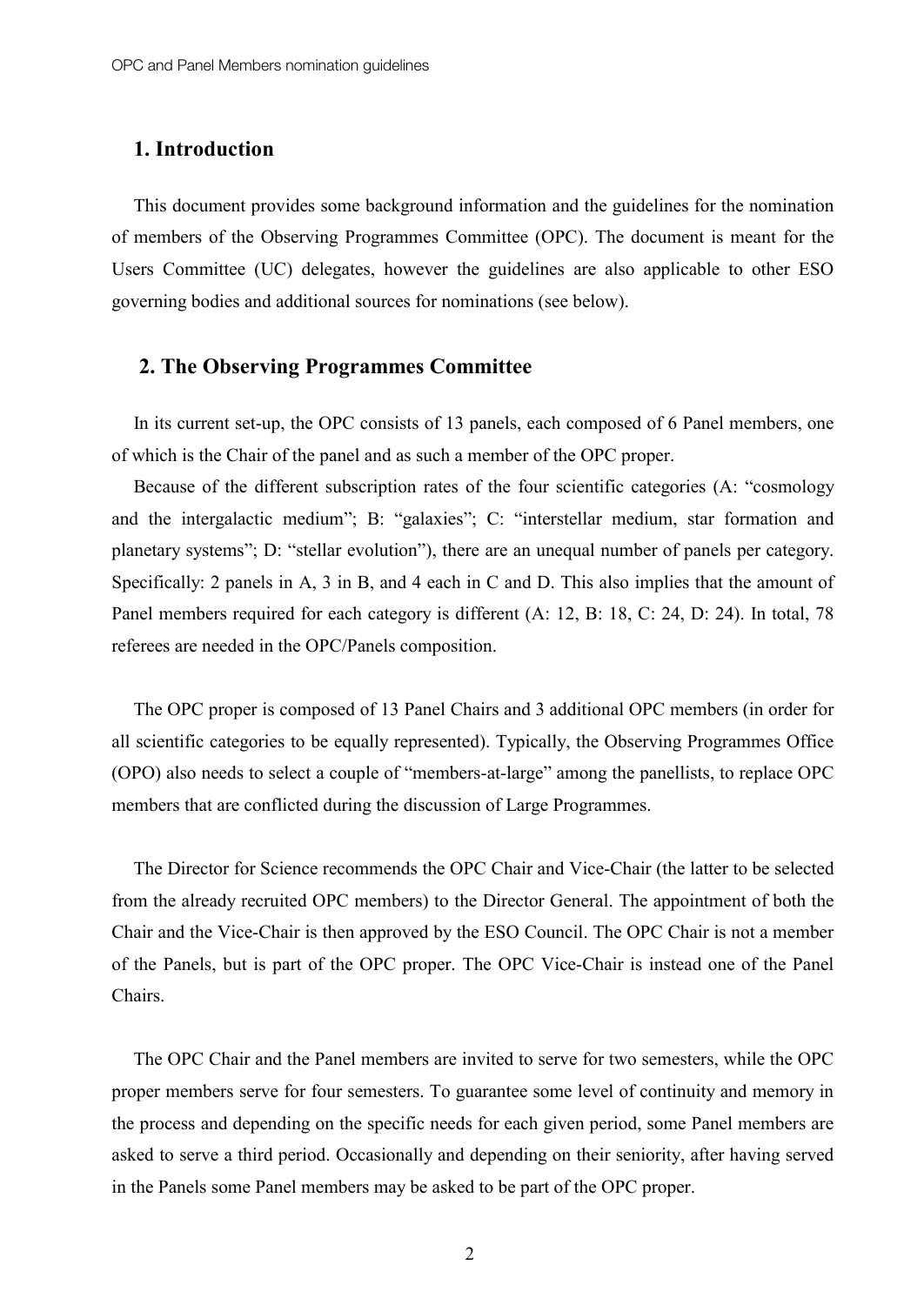#### 3. The Nominating Committee

The NomCom is composed of four distinguished members of the astronomical community (one per scientific category of expertise), the leaving OPC Chair and the Director for Science.

The NomCom is formally in charge of compiling a list of approved nominations. The NomCom review is purely scientific: it is performed based on bibliometrics and, when applicable, via direct evaluations by the NomCom members.

In practice, the OPC and Panel member nominations are collected from various channels and are then submitted to the Nominating Committee (NomCom) for their review and final approval. Once approved, the nominations are passed to OPO for the actual recruitment.

The main nomination channels are:

- a) The Users Committee;
- b) ESO governing bodies;
- c) The Director General and the VLT and VLTI Programme Scientists;
- d) Ex-OPC/Panel members.

In April 2015 ESO proposed that the UC should be the main channel for providing the nominations, as this Committee represents the community at large and, through its delegates, has a direct and capillary link to its members. The proposal was approved during the 39<sup>th</sup> UC Meeting (April 27-28, 2015).

The other channels are kept open for additional nominations.

#### 4. Recruitment for OPC and Panel composition

Every semester there is a turnover of 25 to 35 OPC/Panel members (the number varies according to how many referees may have accepted to extend their service in a given period). People who have already served on the OPC/Panels are usually not called again before 5 years have passed from their last term on the Committee.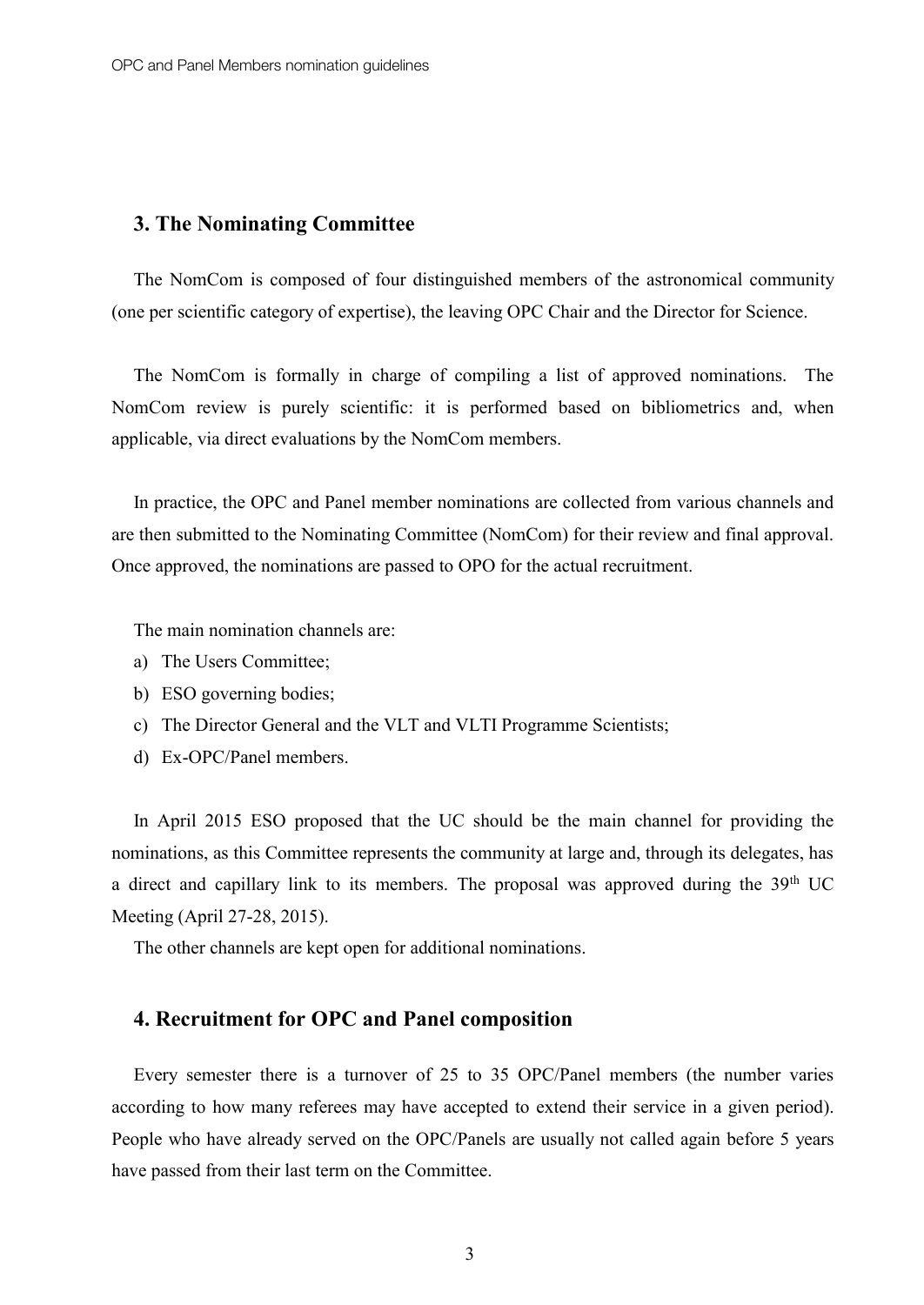Once the nominations are approved by the NomCom, OPO proceeds with contacting the candidates. The final selection depends on a number of criteria. Mainly: scientific expertise, scientific/institutional conflicts, country and gender. For these reasons, not all the proposed names may be suitable for the given period (however, they may be used in future semesters).

## 5. Criteria for nominating OPC and Panel members

This section provides the basic criteria that should be used for the nominations:

- 1) OPC and Panel member nominations must be provided purely based on scientific merit and expertise. This is by far the most important aspect.
- 2) The nominations should represent the community in a homogeneous way, in terms of scientific areas and institutes (within a given country).
- 3) Similarly, care should be taken to ensure gender balance and diversity.
- 4) The nominated researchers must be scientifically active in their field (in terms of publications and conferences), have a good command of English and be suitable for constructive discussions in an international and multi-cultural environment.
- 5) Although an experimental background and a previous usage of ESO facilities is an asset, scientists with a theoretical background are also suitable.
- 6) Nominations for the Panels should include scientists with a level of seniority starting from senior post-docs (on top of the requirements stated at point #4 above).
- 7) Nominations for the OPC proper should include scientists with a level of seniority starting from associate professor (or the equivalent).
- 8) Exceptions to the above two requirements can be considered in cases of promising, more junior researchers (minimum level PhD).
- 9) Nominations from a given country may include scientists who are affiliated to other countries. Precedence is given to scientists affiliated to ESO member countries, but the OPC and Panels always include a fraction of researchers from non-member states.
- 10) Nominations should only include scientists who when approached by the UC representative – have already agreed in principle to serve in the OPC and/or panels.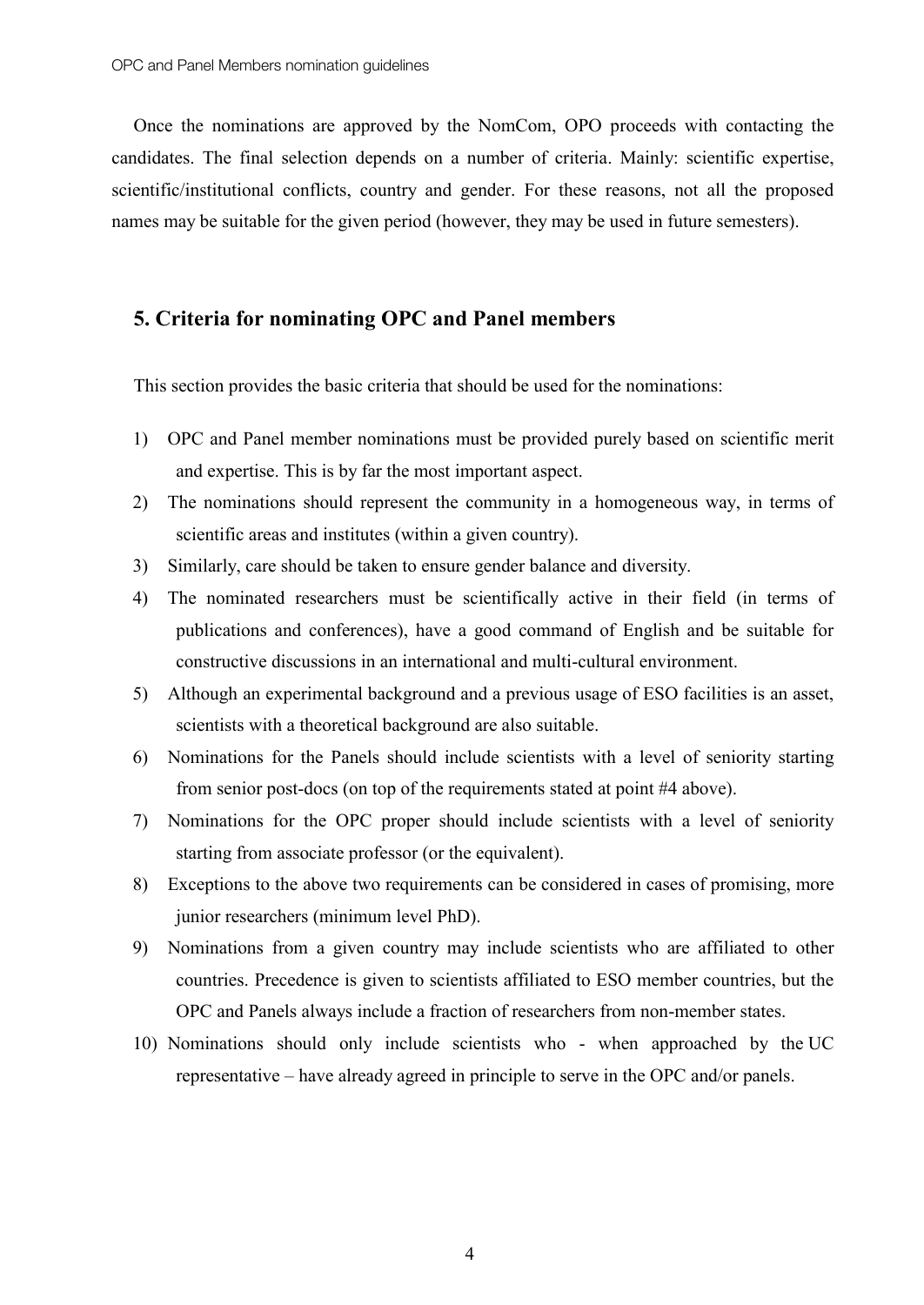## 6. Submitting nominations via the web interface

To allow an easy, structured and searchable input, a dedicated web interface is available at the following URL:

[www.eso.org/sci/php/opo/opc\\_referees/index.php](http://www.eso.org/sci/php/opo/opc_referees/index.php)

This is accessible to all UC delegates via a user ID and password, which they receive directly from OPO. Non-UC members, on the contrary, will have to send their nominations directly to OPO ( $\Omega$  $\Omega$ ) ( $\Omega$  $\Omega$ ) ( $\Omega$ )), who will insert them into the database. The interface is quite selfexplanatory. The following fields need to be provided:

- 1) Last name\*
- 2) First name\*
- 3) Gender
- 4) Professional affiliation\*
- 5) Email\*
- 6) Scientific Category\*
- 7) Current position
- *8)* ORCID
- 9) Comment box

The fields marked with an asterisk are mandatory. The ORCID field, while not mandatory, is strongly recommended, as it helps the OPO office in disambiguating suggested candidates from others with similar names.

Once the required input is entered, the nominations can be submitted by pushing the "Add" button. By doing this, the nomination is entered into a central database.

The system accepts any correctly provided nomination and does not include any automatic check of the presence in the database of the suggested names. This is left to the manual intervention of OPO - to keep the information always up-to-date. Only if the nominated person is currently serving in the OPC/Panels or has served during the last five years, this information will be displayed on the page and the nomination will not be accepted.

The UC delegates can check their work progress by displaying the entries of the day or of the last month.